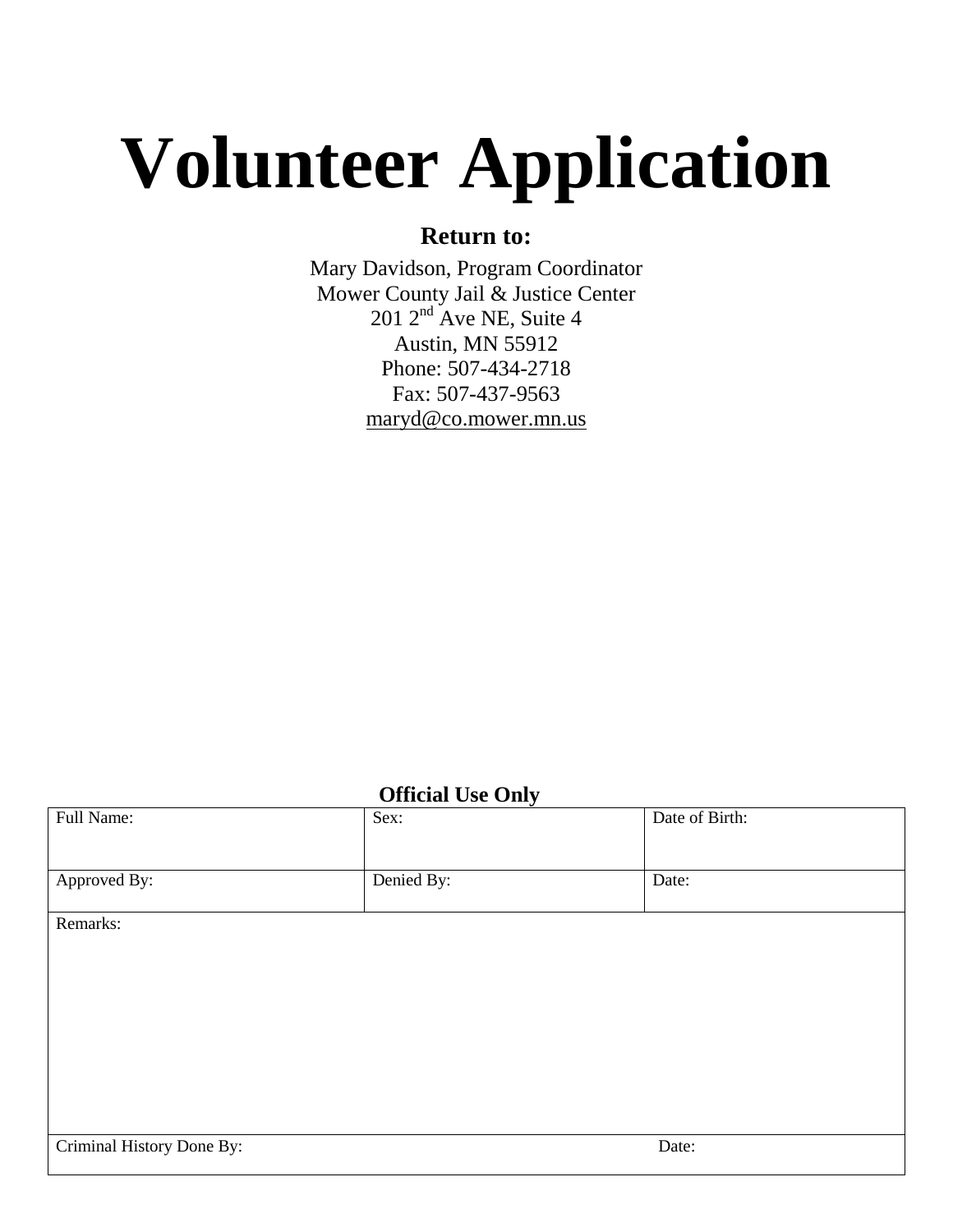#### D**ata Practices Advisory / Criminal History Consent Form**

The information you are being asked to provide will be used for the purpose of conducting a criminal history investigation to determine your suitability and qualifications for a volunteer position with the Mower County Jail.

You are not legally required to provide any of the information on this form at this time. However, failure to provide complete, accurate information may result in the County being unable or unwilling to offer a volunteer position to you. The information on this application which is classified as private data under the Minnesota Government Data Practices act will not be released outside the County without your consent except as necessary for tax purposes or as otherwise required by state or federal law.

Any false statement of any information or the intentional omission of information will result in your elimination from consideration and may be considered grounds for termination of the volunteer position.

Have you ever been convicted of a crime? Yes  $\Box$  No  $\Box$ If yes, please provide date(s) and nature of offense(s).

Is there any criminal legal action pending against you now?  $\Box$  Yes  $\Box$  No If yes, please provide nature of offense(s).

Are you currently on Probation or Parole? □Yes □No

If yes, who is your agent?

If you have previously been on probation or parole, how long have you been off paper?

If facilitating AA or NA, what is the length of your sobriety?

#### **CONSENT**

As an applicant for a volunteer position with the Mower County Jail, I consent to the conduct of a criminal history investigation upon me. I understand that the information I am providing is classified as Private under the Minnesota Data Practices Act. I consent to the release of the information I am providing in the application and any other information obtained as a result of this investigation.

Print Full Name Date of Birth

Signature **Date**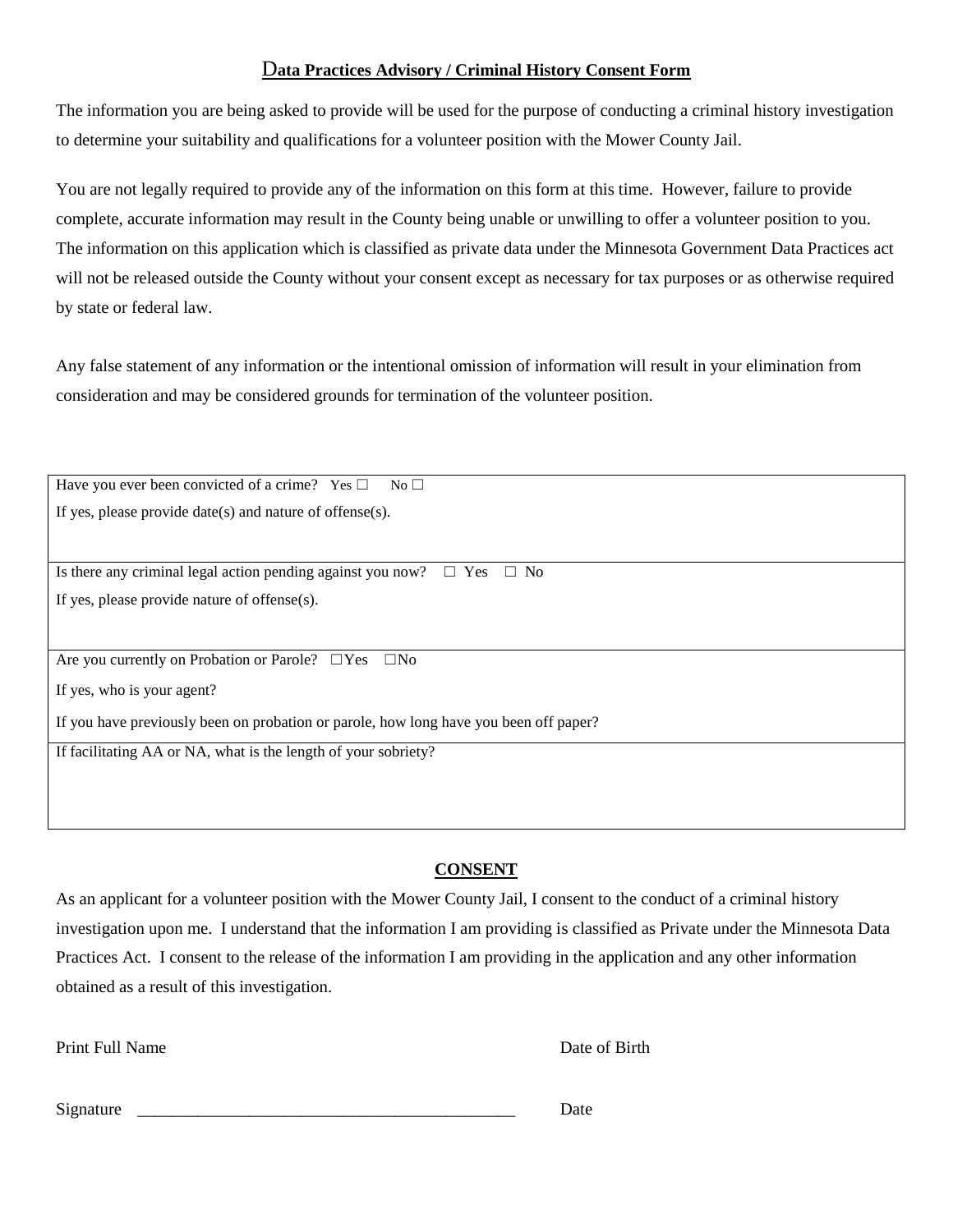#### **PERSONAL INFORMATION**

|  | Last Name                                                                         | <b>First Name</b> |                      | Middle Name       |
|--|-----------------------------------------------------------------------------------|-------------------|----------------------|-------------------|
|  |                                                                                   |                   |                      |                   |
|  | <b>Street Address</b>                                                             |                   |                      | Home Phone        |
|  |                                                                                   |                   |                      |                   |
|  | City                                                                              | <b>State</b>      | Zip                  | <b>Work Phone</b> |
|  |                                                                                   |                   |                      |                   |
|  | List all other names you have used or been known by. Include all legal changes.   |                   |                      | Cell Phone        |
|  |                                                                                   |                   |                      |                   |
|  | Are you either a U.S. Citizen or legally eligible to hold employment in the U.S.? |                   | <b>Email Address</b> |                   |
|  | $\Box$ Yes                                                                        |                   |                      |                   |
|  | $\Box$ No                                                                         |                   |                      |                   |

#### **VOLUNTEER INFORMATION**

| 2 | Which jail program are you volunteering for?                                     |  |  |
|---|----------------------------------------------------------------------------------|--|--|
|   | $\Box$ Yes $\Box$ No<br>Do you have any volunteer experience?                    |  |  |
|   | List all current or prior volunteer work and the dates of assignment.            |  |  |
|   | If you have no volunteer experience, explain why you want to become a volunteer. |  |  |
|   | Do you have friends or relatives currently incarcerated in Mower County?         |  |  |

#### **PROFESSIONAL STATUS**

| Do you possess a current license or certificate relevant to the position you are applying? | <b>Issuing Agency</b> |
|--------------------------------------------------------------------------------------------|-----------------------|
| Yes                                                                                        |                       |
| N <sub>0</sub>                                                                             |                       |

#### **EMPLOYMENT**

| 4 | Present Employer                                                                                                                 | Company Name                                                                         |              |         | <b>Your Position</b>   |  |
|---|----------------------------------------------------------------------------------------------------------------------------------|--------------------------------------------------------------------------------------|--------------|---------|------------------------|--|
|   |                                                                                                                                  |                                                                                      |              |         |                        |  |
|   | <b>Street Address</b>                                                                                                            | City                                                                                 | <b>State</b> | Zip     | Phone                  |  |
|   |                                                                                                                                  |                                                                                      |              |         |                        |  |
|   | Were you ever subjected to disciplinary action in connection with employment or a volunteer position?<br>$\Box$ Yes<br>$\Box$ No |                                                                                      |              | Reason: | If yes, employer name: |  |
|   | $\Box$ Yes<br>$\overline{\phantom{a}}$<br>N <sub>0</sub>                                                                         | Were you ever discharged or asked to resign from employment or a volunteer position? |              |         |                        |  |

I certify that all of the statements by me in this application are true, complete, and correct to the best of my knowledge and belief, and are made in good faith. I understand that any false information or omission of information from this application may be cause for rejection or dismissal.

\_\_\_\_\_\_\_\_\_\_\_\_\_\_\_\_\_\_\_\_\_\_\_\_\_\_\_\_\_\_\_\_\_\_\_\_\_\_\_\_\_\_\_\_\_\_\_\_\_\_\_\_\_\_\_\_\_\_\_\_\_\_